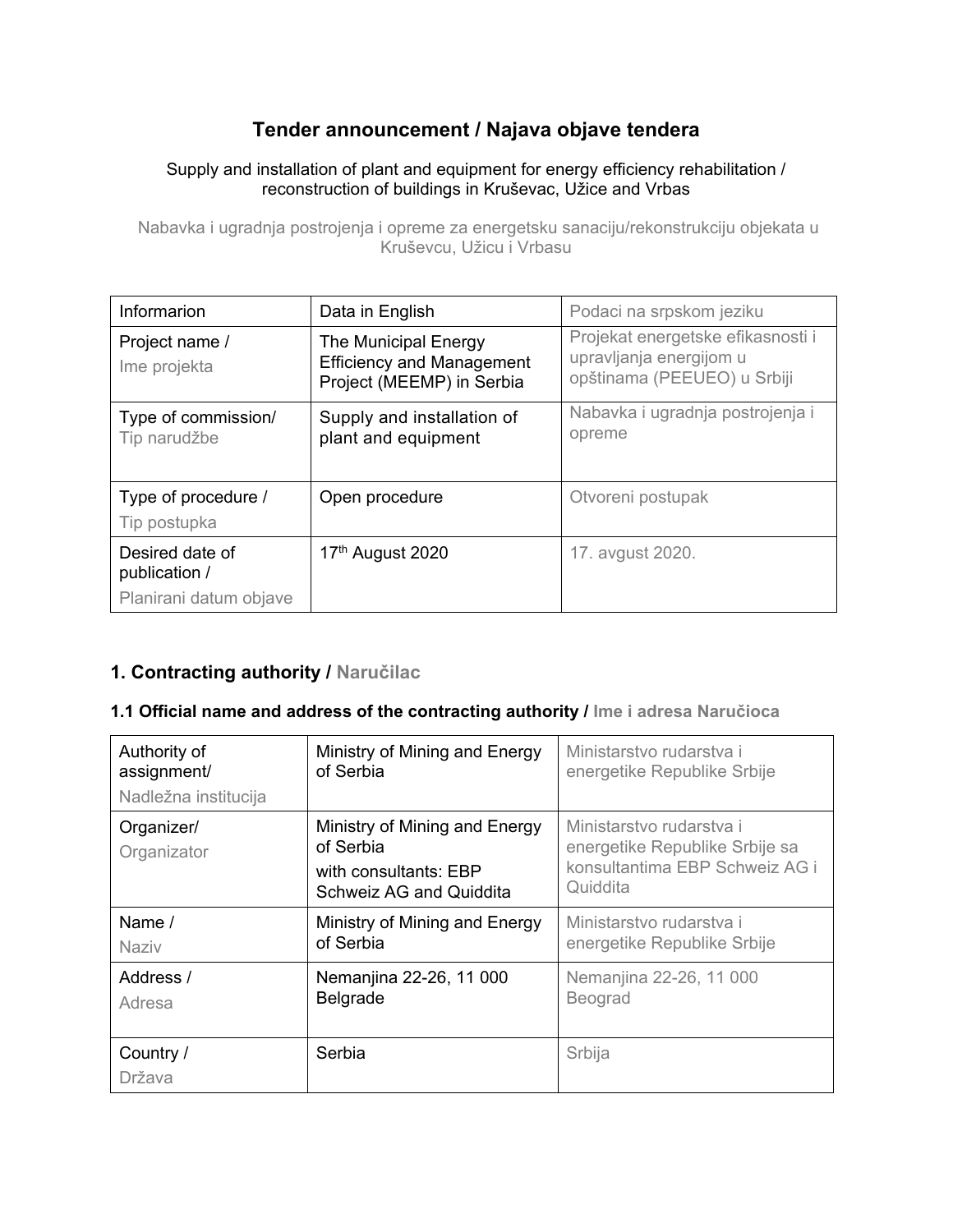| Phone / Fax / e-mail /<br><b>URL</b>    | phone: +381 11 360 44 77<br>fax: +381 11 362 50 58 | tel: + 381 11 360 44 77<br>fax: +381 11 362 50 58 |
|-----------------------------------------|----------------------------------------------------|---------------------------------------------------|
| Telefon / Fax / e-maail /<br><b>URL</b> | e-mail:<br>tanja.cvjetkovic@mre.gov.rs             | e-mail:<br>tanja.cvjetkovic@mre.gov.rs            |
|                                         | www.mre.gov.rs                                     | www.mre.gov.rs                                    |
|                                         | Consultants:                                       | Konsultanti:                                      |
|                                         | meemp@quiddita.rs                                  | meemp@quiddita.rs                                 |

### **1.2 Offers should be sent to the following address / Ponude moraju biti dostavljene na sledeću adresu**

| Address/<br>The original shall be<br>addressed and sent to:<br>Adresa<br>Nemanjina 22-26, 11 000<br>Belgrade, Serbia<br>Ms. Tanja Cvjetković<br>Email:<br>fax: +381 11 362 50 58 | Ministry of Mining and Energy<br>tanja.cvjetkovic@mre.gov.rs                                                                                 | Original osloviti i poslati na:<br>Ministarstvo rudarstva i<br>energetike<br>Nemanjina 22-26, 11 000<br>Beograd, Srbija<br>G-đa Tanja Cvjetković<br>fax: +381 11 362 50 58<br>Email:<br>tanja.cvjetkovic@mre.gov.rs |
|----------------------------------------------------------------------------------------------------------------------------------------------------------------------------------|----------------------------------------------------------------------------------------------------------------------------------------------|---------------------------------------------------------------------------------------------------------------------------------------------------------------------------------------------------------------------|
|                                                                                                                                                                                  | with copy to the<br>Implementation Consultant:<br>Quiddita, Vidska 25, 11000<br>Beograd<br>Fax: +381 11 2459 219<br>Email: meemp@quiddita.rs | uz kopiju za implementacionog<br>konsultanta na adresu Quiddita,<br>Vidska 25, 11000 Beograd<br>Fax: +381 11 2459 219<br>Email: meemp@quiddita.rs                                                                   |

# **1.3 Deadline for submitting offers / Rok za podnošenje ponuda**

| Date/<br>Datum                           | Second half of October 2020<br>(exact date will be defined in<br>the tender publication)                                                                                          | Druga polovina oktobra 2020.<br>(precizan datum će biti definisan<br>u tenderskoj dokumentaciji)                                                                                   |
|------------------------------------------|-----------------------------------------------------------------------------------------------------------------------------------------------------------------------------------|------------------------------------------------------------------------------------------------------------------------------------------------------------------------------------|
| Time of day/<br>Tačno vreme              | 11h00                                                                                                                                                                             | 11 <sub>h00</sub>                                                                                                                                                                  |
| Formal requirements/<br>Formalni zahtevi | Hardcopies: One (1)<br>"ORIGINAL" and one (1)<br>"COPY OF TENDER".                                                                                                                | Štampane ponude: Jedna (1)<br>"ORIGINAL" i jedna (1) "KOPIJA<br>PONUDE".                                                                                                           |
|                                          | Electronic copies: Each<br>hardcopy (original and copies<br>of tender) must be<br>accompanied with a complete<br>electronic copy. The electronic<br>copy must be stored on a CD / | Elektronske kopije: Svaka<br>štampana ponuda (original i<br>kopija ponude) moraju biti<br>priložene uz kompletan<br>elektronski primerak ponude.<br>Elektronska kopija ponude mora |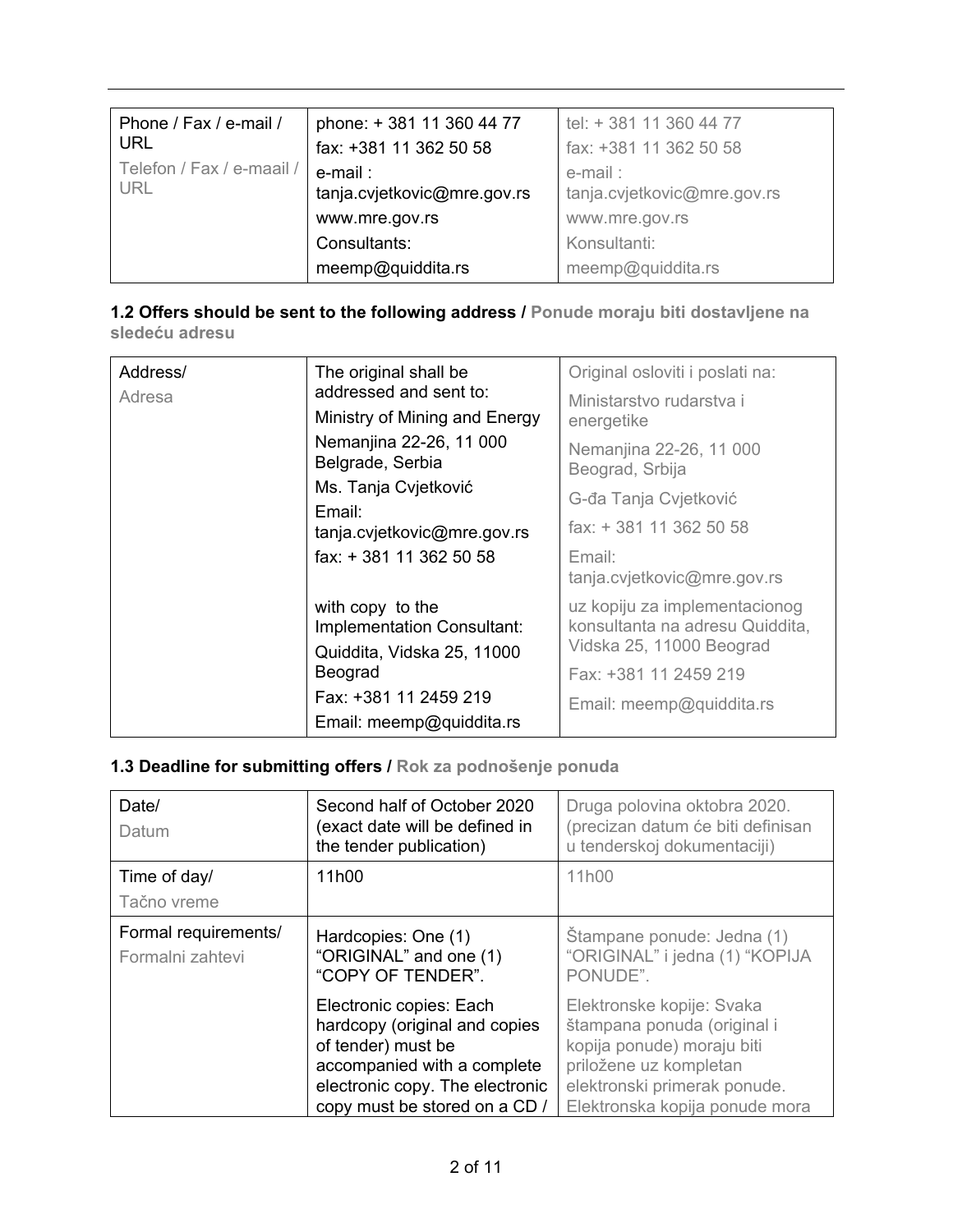| DVD or USB-Stick. The Price  | biti sačuvana na CD/DVD ili USB. |
|------------------------------|----------------------------------|
| Schedules and other Tender   | Obrazac strukture cene i drugi   |
| Forms given in Excel format  | tenderski obrasci moraju biti    |
| must be submitted in Excel   | predati u Excel-u.               |
| and pdf format in electronic |                                  |
| copy.                        |                                  |

#### **1.4 Type of contracting authority / Tip naručioca**

| Type of contracting   | Ministry of Mining and Energy | Ministarstvo rudarstva i    |
|-----------------------|-------------------------------|-----------------------------|
| authority / Naručilac | of Serbia                     | energetike Republike Srbije |

### **2. Subject of procurement / Predmet nabavke**

### **2.1 Type of order / Tip nabavke**

| Type of order/ |               | Supply and installation of plant   Nabavka i ugradnja postrojenja i |
|----------------|---------------|---------------------------------------------------------------------|
| Tip nabavke    | and equipment | opreme                                                              |

#### **2.2 Project title (short description) / Naziv projekta (kratak opis)**

| Project title/<br>Ime projekta | Supply and installation of plant<br>and equipment for energy<br>efficiency rehabilitation /<br>reconstruction of buildings in<br>Kruševac, Užice and Vrbas | Nabavka i ugradnja postrojenja i<br>opreme za energetsku<br>sanaciju/rekonstrukciju objekata u<br>Kruševcu, Užicu i Vrbasu |
|--------------------------------|------------------------------------------------------------------------------------------------------------------------------------------------------------|----------------------------------------------------------------------------------------------------------------------------|
|--------------------------------|------------------------------------------------------------------------------------------------------------------------------------------------------------|----------------------------------------------------------------------------------------------------------------------------|

### **2.3 Detailed product description / Detaljan opis**

| Energy efficiency rehabilitation<br>Detailed product<br>/ reconstruction of 17 public<br>description/<br>buildings within MEEMP<br>Detaljan opis<br>project in Serbia | Energetska<br>sanacija/rekonstrukcija 17 javnih<br>objekata u sklopu PEEUEO<br>projekta u Srbiji. |
|-----------------------------------------------------------------------------------------------------------------------------------------------------------------------|---------------------------------------------------------------------------------------------------|
|-----------------------------------------------------------------------------------------------------------------------------------------------------------------------|---------------------------------------------------------------------------------------------------|

### **2.4 Location of supply and installation / Lokacija nabavke i ugradnje**

| Location/ | City of Kruševac, City of | Grad Kruševac, Grad Užice i |
|-----------|---------------------------|-----------------------------|
| Lokacija  | Užice, Municipality Vrbas | opština Vrbas               |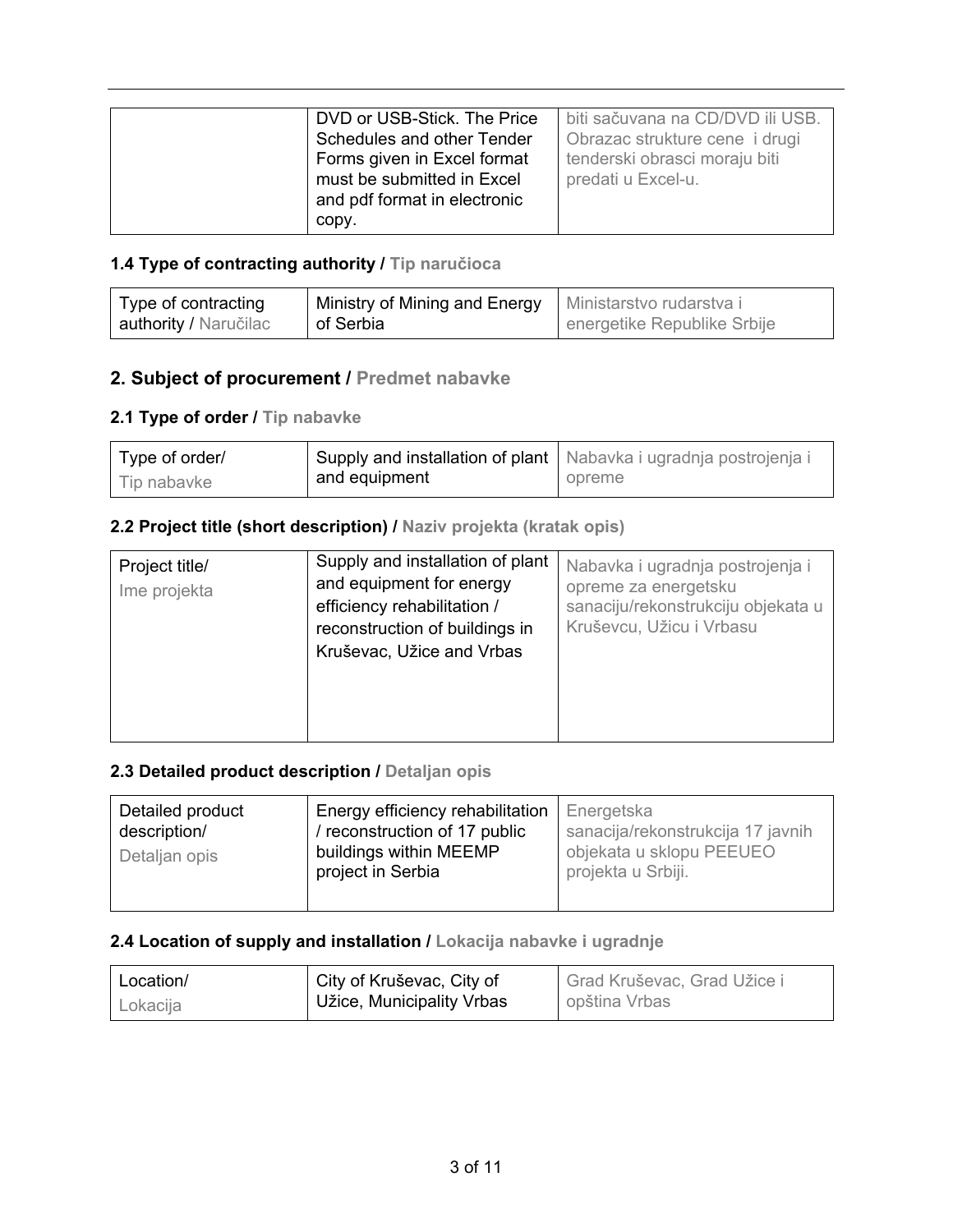#### **2.5 Division into lots / Podela na lot-ove**

| Division into lots/ | 3 lots (1 per each                                                                                               | 3 lota (jedan za svaku                                                                                                       |
|---------------------|------------------------------------------------------------------------------------------------------------------|------------------------------------------------------------------------------------------------------------------------------|
| Podela na lot-ove   | municipality/city)                                                                                               | opštinu/grad)                                                                                                                |
|                     | Tenderers are allowed to offer<br>for several lots, but only by<br>submitting a separate tender<br>for each lot. | Ponuđačima je dozvoljeno da<br>ponesu više od jedne ponude po<br>lotu, samo ukoliko podnesu<br>odvojene ponude za svaki lot. |

### **2.6 Will variants be accepted? / Da li su dozvoljene varijante?**

#### **2.7 Are partial offers permitted? / Da li su delimične ponude dozvoljene?**

| Partial offers / | No | <b>Ne</b> |
|------------------|----|-----------|
| Delimične ponude |    |           |

### **2.8 Implementation date / Početak implementacije**

| Implementation date / | Approximate start date:                  | Okvirni datum početka radova:                      |
|-----------------------|------------------------------------------|----------------------------------------------------|
| Početak               | February 2021.                           | Januar 2021.                                       |
| implementacije        | Approximate end date:<br>September 2021. | Okvirni datum završetka radova:<br>Septembar 2021. |

# **3. Conditions / Uslovi**

#### **3.1 General conditions of participation / Opšti uslovi učestvovanja**

| General conditions of | This invitation for Tenders is | Ovaj poziv za Ponuđače je         |
|-----------------------|--------------------------------|-----------------------------------|
| participation / Opšti | open to firms from any         | otvoren za firme iz svih zemalja. |
| uslovi učestvovanja   | country.                       |                                   |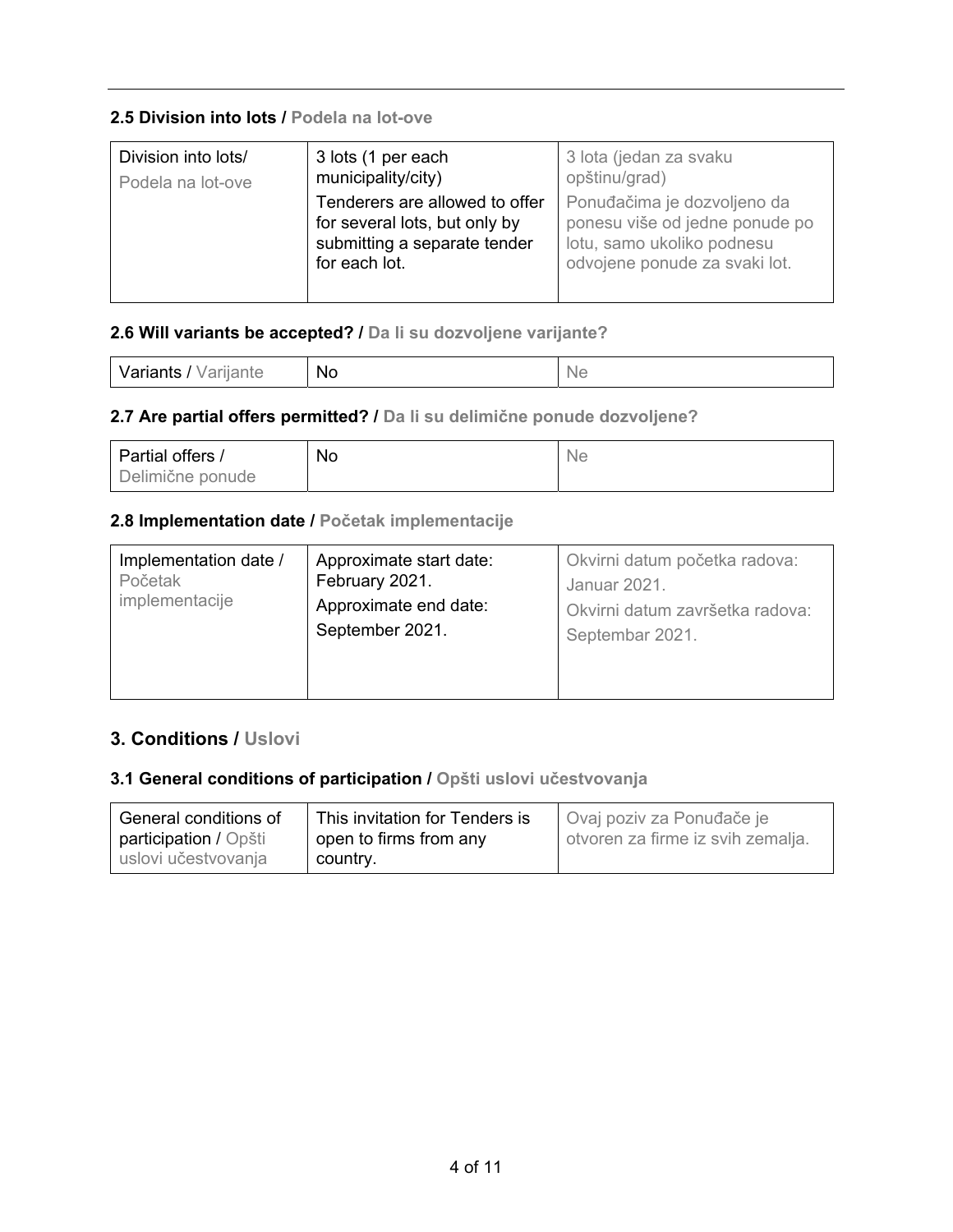# **3.2 Deposits/guarantees / Depoziti/garancije**

| Deposits / guarantees<br>The liquidated damages in<br>Depoziti / garancije<br>up to the amount required to<br>that they meet the functional<br>guarantees. The maximum<br>is: 25% of the total Contract<br>Price.<br>The securities required under<br>the contract are specified in<br>Vol. II, Section II, Clause 13<br>(Special Conditions of<br>Contract).<br>Required securities:<br>20% advance payment<br>security;<br>10% performance security<br>valid until the end of defect<br>liability period. | respect of the failure to meet<br>the functional guarantees are:<br>remedy the Facilities in order<br>amount of liquidated damages                                                                                               | Ugovorne kazne u odnosu na<br>neispunjenja funkcionalne<br>garancije su: do iznosa<br>potrebnog za saniranje objekata<br>kako bi se ispunili date garancije.<br>Maksimalni iznos ugovorne<br>kazne je: 25% od ukupne<br>Ugovorene cene. |
|-------------------------------------------------------------------------------------------------------------------------------------------------------------------------------------------------------------------------------------------------------------------------------------------------------------------------------------------------------------------------------------------------------------------------------------------------------------------------------------------------------------|----------------------------------------------------------------------------------------------------------------------------------------------------------------------------------------------------------------------------------|-----------------------------------------------------------------------------------------------------------------------------------------------------------------------------------------------------------------------------------------|
|                                                                                                                                                                                                                                                                                                                                                                                                                                                                                                             | Garancije zahtevane Ugovorom<br>su precizirane u Svesci II, Deo II,<br>Klauzula 13 (Posebni uslovi<br>Ugovora).<br>Zahtevane garancije:<br>20% garancija za avansno<br>plaćanje<br>10% garancija kvalitetnog<br>izvođenja radova |                                                                                                                                                                                                                                         |

# **3.3 Conditions of payment / Uslovi plaćanja**

|                 | Conditions of payment/   Detailed payment conditions | Detaljni uslovi plaćanja će biti |
|-----------------|------------------------------------------------------|----------------------------------|
| Uslovi plaćanja | will be described in the tender                      | opisani u tenderskoj             |
|                 | documents.                                           | dokumentaciji.                   |

#### **3.4 Costs to be included / Uključeni troškovi**

| Costs to be included/ | All prices stated in the Tender                | Sve cene date u Ponudi moraju                     |
|-----------------------|------------------------------------------------|---------------------------------------------------|
| Uključeni troškovi    | have to be quoted in CHF.                      | biti izražene u CHF.                              |
|                       | The Total Tender Price has to<br>be excl. VAT. | Ukupna ponuđena cena mora biti<br>data bez PDV-a. |

# **3.5 Consortium of bidders / Konzorcijum ponuđača**

| Consortium of bidders/ | Permitted.                                                                                                                    | Dozvoljeno.                                                                                                                 |
|------------------------|-------------------------------------------------------------------------------------------------------------------------------|-----------------------------------------------------------------------------------------------------------------------------|
| Konzorcijum ponuđača   | Joint ventures or consortiums<br>must additionally comply with<br>the instruction in paragraph<br>10.2 of Vol. I, Section II. | Partneri u zajedničkom<br>poduhvatu ili konzorcijumu<br>moraju se dodatno pridržavati<br>uputstava iz stava 10.2, Sveska I, |
|                        | Tenderers (incl. all joint<br>venture / consortium partners)                                                                  | deo II.                                                                                                                     |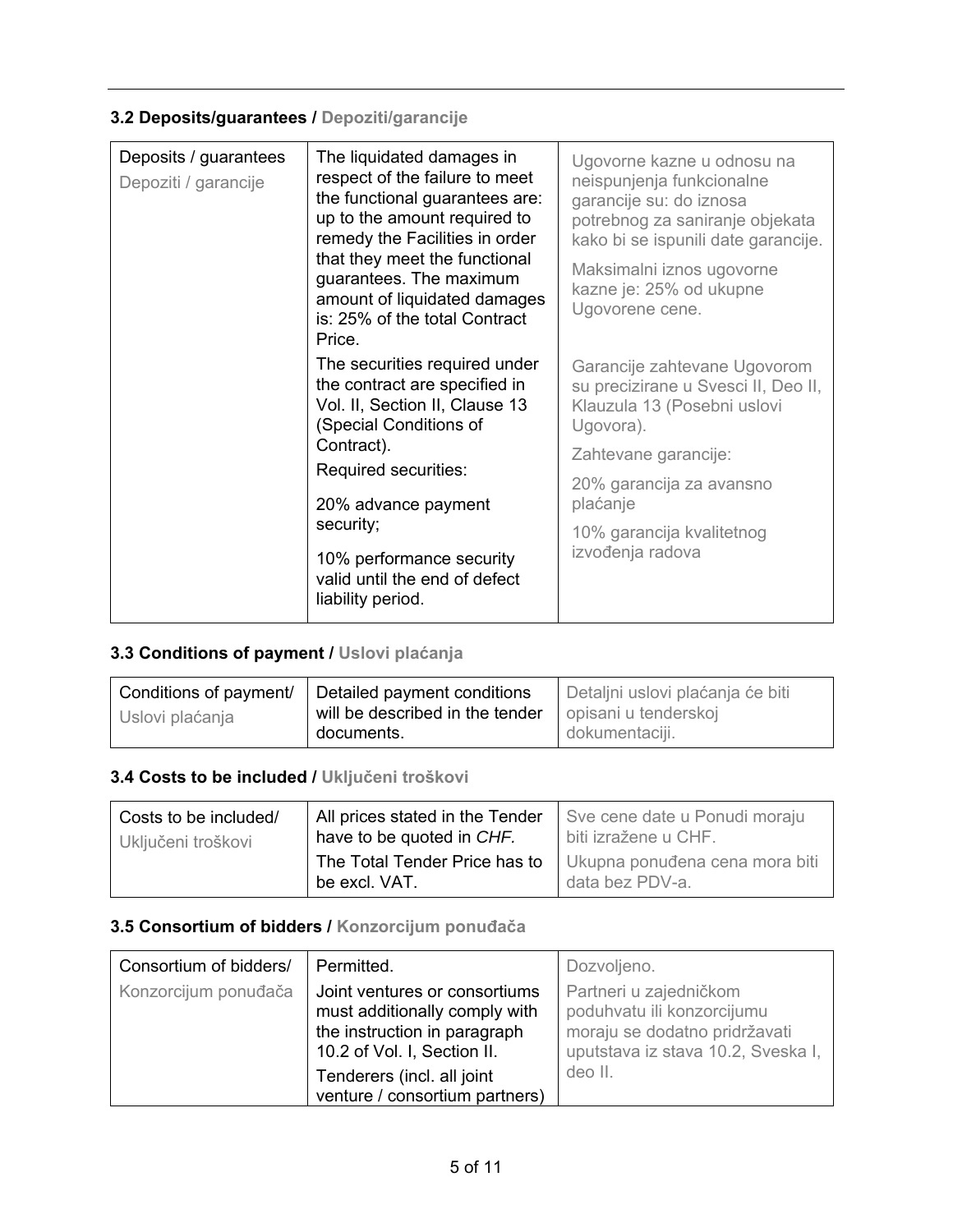| may submit or participate, in<br>any capacity whatsoever, in<br>only one tender per lot. The<br>Contractor has to ensure that<br>he has all licenses in his team<br>that are required for the<br>implementation of the project. | Ponuđači (uključujući partnere u<br>grupi ponuđača /konzorcijumu)<br>mogu podneti ponudu ili<br>učestvovati u bilo kom svojstvu,<br>podnoseći isključivo jednu<br>ponudu po partiji.<br>Izvođač mora obezbediti da<br>članovi njegovog tima<br>poseduju licence koje su<br>potrebne za realizaciju<br>projekta. |
|---------------------------------------------------------------------------------------------------------------------------------------------------------------------------------------------------------------------------------|-----------------------------------------------------------------------------------------------------------------------------------------------------------------------------------------------------------------------------------------------------------------------------------------------------------------|
|---------------------------------------------------------------------------------------------------------------------------------------------------------------------------------------------------------------------------------|-----------------------------------------------------------------------------------------------------------------------------------------------------------------------------------------------------------------------------------------------------------------------------------------------------------------|

#### **3.6 Subcontractor / Podizvođači**

| Subcontractors/<br>Podizvođači | The same sub-contractor may<br>be included in more than one<br>Tender, as long as their<br>individual contribution to the<br>overall Contract does not<br>exceed 30%. Services of the<br>Subcontractors are given<br>more in detail in Volume III,<br>Section 2. | Isti podizvođač može učestvovati<br>u više od jednog Tendera, sve<br>dok njegova pojedinačna<br>kontribucija ne prelazi 30%<br>vrednosti Ugovora.<br>Usluge podizvođača će detaljnije<br>biti date u Svesci III, Deo 2. |
|--------------------------------|------------------------------------------------------------------------------------------------------------------------------------------------------------------------------------------------------------------------------------------------------------------|-------------------------------------------------------------------------------------------------------------------------------------------------------------------------------------------------------------------------|
|--------------------------------|------------------------------------------------------------------------------------------------------------------------------------------------------------------------------------------------------------------------------------------------------------------|-------------------------------------------------------------------------------------------------------------------------------------------------------------------------------------------------------------------------|

# **3.7 Suitability criteria / Kriterijumi podobnosti**

| Compulsory criteria for<br>qualification for<br>participating the tender/<br>Obavezni kriterijumi za<br>kvalifikaciju učešća u<br>tenderu | Tenderers (incl. all joint<br>venture / consortium partners)<br>may submit or participate, in<br>any capacity whatsoever, in<br>only one tender per lot.              | Ponuđači (uključujući partnere u<br>grupi ponuđača/konzorcijumu)<br>mogu podneti ponudu ili<br>učestvovati u bilo kom svojstvu,<br>podnoseći isključivo jednu        |
|-------------------------------------------------------------------------------------------------------------------------------------------|-----------------------------------------------------------------------------------------------------------------------------------------------------------------------|----------------------------------------------------------------------------------------------------------------------------------------------------------------------|
|                                                                                                                                           | The same sub-contractor may<br>be included in more than one<br>tender, as long as their<br>individual contribution to the<br>overall Contract does not<br>exceed 30%. | ponudu po lotu.<br>Isti podizvođač može učestvovati<br>u više od jednog Tendera, sve<br>dok njegova pojedinačna<br>kontribucija ne prelazi 30%<br>vrednosti Ugovora. |
|                                                                                                                                           | The Contractor has to ensure<br>that he has all licenses in his<br>team that are required for the<br>implementation of the project.                                   | Izvođač mora obezbediti da<br>članovi njegovog tima poseduju<br>licence koje su potrebne za<br>realizaciju projekta.                                                 |
|                                                                                                                                           | To be qualified for award of<br>contract, Tenderers must<br>satisfy the following                                                                                     | Da bi bio kvalifikovan za<br>dodelu ugovora u skladu sa<br>stavom 3.7, Ponuđač mora da                                                                               |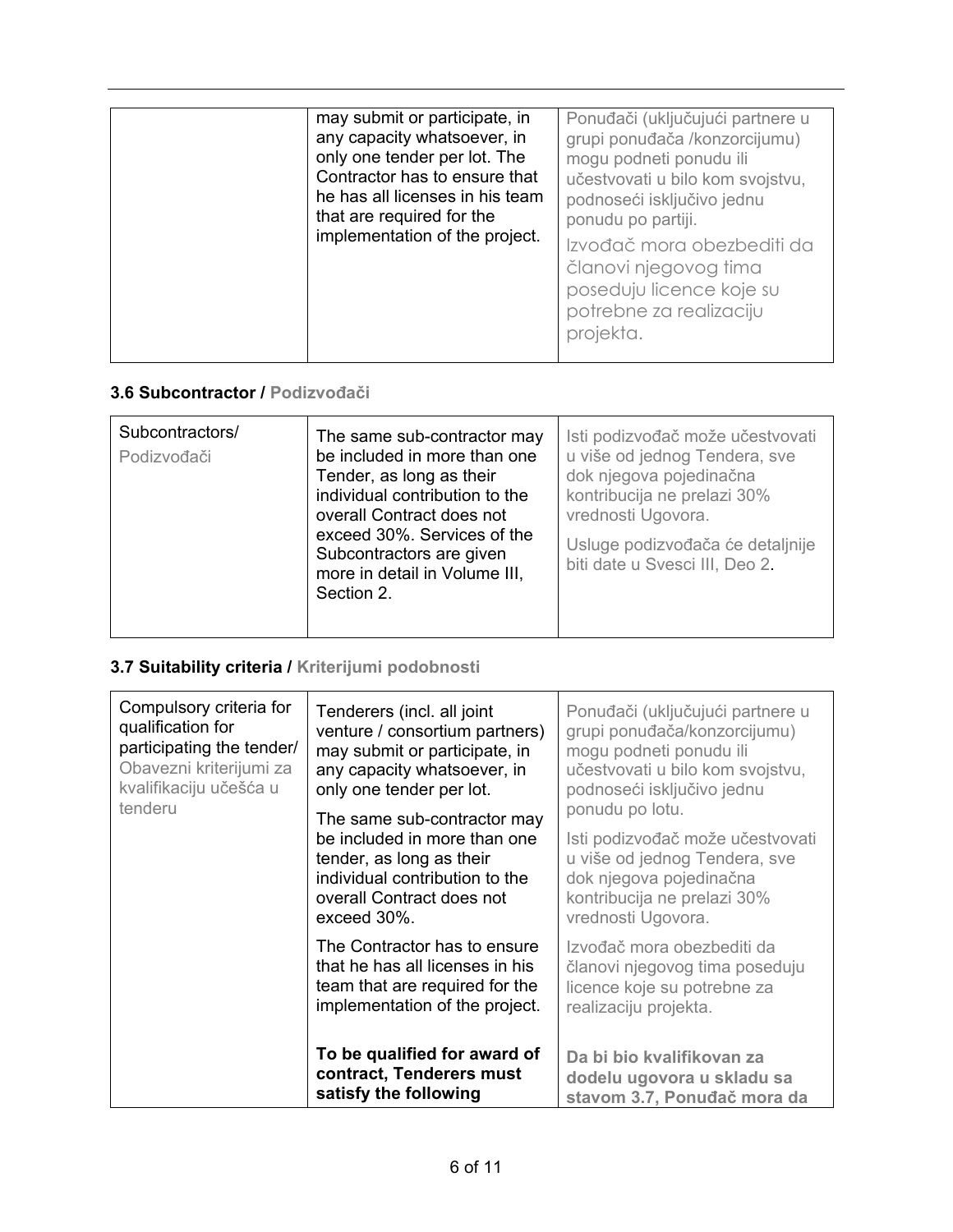| minimum criteria in addition<br>to the eligibility and<br>qualification criteria:<br>a) Certification ISO 9001                                                          | zadovoljava sledeće minimalne<br>uslove, kao i da bude u skladu<br>sa kvalifikacionim<br>kriterijumima:                                                                                        |
|-------------------------------------------------------------------------------------------------------------------------------------------------------------------------|------------------------------------------------------------------------------------------------------------------------------------------------------------------------------------------------|
|                                                                                                                                                                         |                                                                                                                                                                                                |
| b) Tenderer has proven<br>average annual turnover                                                                                                                       | a) Sertifikat ISO 9001                                                                                                                                                                         |
| for the past 3 years of CHF<br>3.5 million                                                                                                                              | b) Da je vodeća firma u protekle<br>tri godine ostvarila promet u<br>iznosu od 3.5 miliona                                                                                                     |
| c) Confirmation of                                                                                                                                                      | švajcarskih franaka                                                                                                                                                                            |
| compliance with Swiss<br>labour legislation or ILO<br>Core conventions                                                                                                  | c) Potvrda usaglašenosti sa<br>švajcarskim radnim pravom ili<br>osnovnim konvencijama                                                                                                          |
| d) The Tenderer has suitably<br>qualified and professional<br>key personnel:                                                                                            | Međunarodne organizacije<br>rada (MOR)                                                                                                                                                         |
| o Construction Manager with<br>minimum 10 years of                                                                                                                      | d) Da Ponuđač poseduje<br>kvalifikovano i profesionalno<br>radno osoblje:                                                                                                                      |
| professional experience<br>o Responsible licensed<br>engineers with minimum 5                                                                                           | Rukovodilac izgradnje sa<br>$\bullet$<br>minimum 10 godina<br>radnog iskustva                                                                                                                  |
| years of professional<br>experience                                                                                                                                     | Odgovorni inženjeri sa<br>$\bullet$<br>licencom i minimum 5                                                                                                                                    |
| e) Proven satisfactory<br>experience from at least 3                                                                                                                    | godina radnog iskustva<br>e)Referenca za najmanje 3                                                                                                                                            |
| comparable building<br>projects with a total<br>contract value not less<br>than 700'000 CHF<br>implemented on a general<br>contractor basis within the<br>last 10 years | slična projekta izgradnje čija<br>ukupna vrednost ugovora nije<br>manja od 700'000 švajcarskih<br>franaka i koji su realizovani na<br>osnovu opštih izvođačkih<br>radova u proteklih 10 godina |
| Comparable means that<br>the projects must include<br>at least:                                                                                                         | Pod sličnim se podrazumeva da<br>projekti moraju da<br>sadrže/uključe i:                                                                                                                       |
| o Implementation of energy<br>efficiency measures<br>(façade insulation and<br>replacement of windows                                                                   | oSprovođenje mera energetske<br>efikasnosti (izolacija fasada i<br>zamena prozora i vrata)                                                                                                     |
| and doors)                                                                                                                                                              | oRekonstrukcija sistema<br>grejanja                                                                                                                                                            |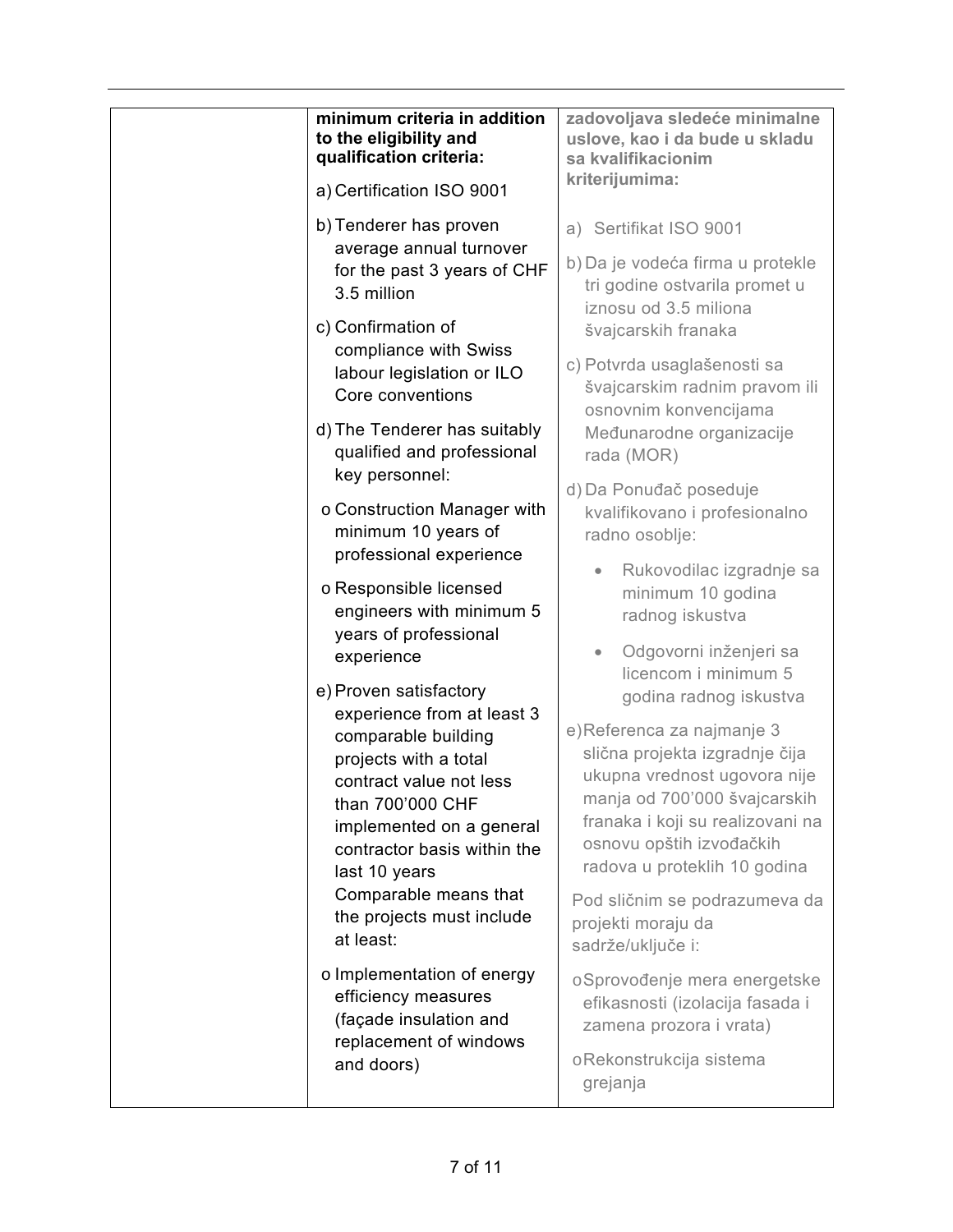| o Reconstruction of heating                                                                                                                                                                                     | oVrsta građevinskih objekata                                                                                                                                                                              |
|-----------------------------------------------------------------------------------------------------------------------------------------------------------------------------------------------------------------|-----------------------------------------------------------------------------------------------------------------------------------------------------------------------------------------------------------|
| system<br>o Type of building are                                                                                                                                                                                | su obrazovne i<br>naučnoistraživačke institucije<br>(vrtići, škole, univerziteti),                                                                                                                        |
| educational and scientific<br>research buildings<br>(kindergartens, schools,<br>universities),<br>administration public<br>buildings (court house,<br>administration buildings of<br>local government, national | javne ustanove i preduzeća<br>(sudovi, opštinske zgrade,<br>državne institucije), bolnice i<br>druge zdravstvene ustanove<br>(bolnice, klinički centri,<br>univerzitetske bolnice,<br>specijalne bolnice) |
| authorities), hospitals and<br>other buildings for health                                                                                                                                                       | oPovršina objekta je najmanje<br>1000 m <sup>2</sup> po svakom objektu                                                                                                                                    |
| protection (hospitals,<br>health centers, university<br>hospitals, special<br>hospitals)                                                                                                                        | Kompatibilnost ponude sa<br>f)<br>tenderskom<br>dokumentacijom npr, u<br>pogledu funkcionalnih                                                                                                            |
| o Building area is at least<br>1'000 m <sup>2</sup> per each building                                                                                                                                           | zahteva, garancija,<br>odgovornosti za<br>neispravnost i dr.                                                                                                                                              |
| f) Responsiveness of the<br>tender to the tender<br>documents, e.g. with<br>regard to the functional                                                                                                            | Blagovremenost i<br>g)<br>kompletnost tenderske<br>ponude                                                                                                                                                 |
| requirements, guarantees,<br>defect liabilities etc.                                                                                                                                                            | Grupa ponuđača:                                                                                                                                                                                           |
| g) Timeliness and<br>completeness of the<br>tender                                                                                                                                                              | Grupa ponuđača različitih firmi<br>biće prihvaćeni pod uslovom da<br>jedna od firmi preuzme vodeću<br>poziciju. Tenderska ponuda                                                                          |
| Joint Ventures:                                                                                                                                                                                                 | biće potpisana tako da zakonski                                                                                                                                                                           |
| Joint ventures between<br>different firms will be accepted<br>provided one firm assumes                                                                                                                         | obavezuje sve partnere grupe<br>ponuđača sa podjednakom<br>odgovornošću.                                                                                                                                  |
| clear overall leadership. Any<br>Tender shall be signed so as<br>to legally bind all Joint venture<br>partners with joint and several<br>liability of the firms involved.                                       | Partneri u okviru grupe<br>ponuđača moraju ispunjavati<br>sledeće minimalne<br>kvalifikacione zahteve:                                                                                                    |
| Joint ventures must satisfy the<br>following minimum<br>qualification requirements:                                                                                                                             | Vodeći partner mora<br>posedovati minimum dva<br>referentna projekta koja                                                                                                                                 |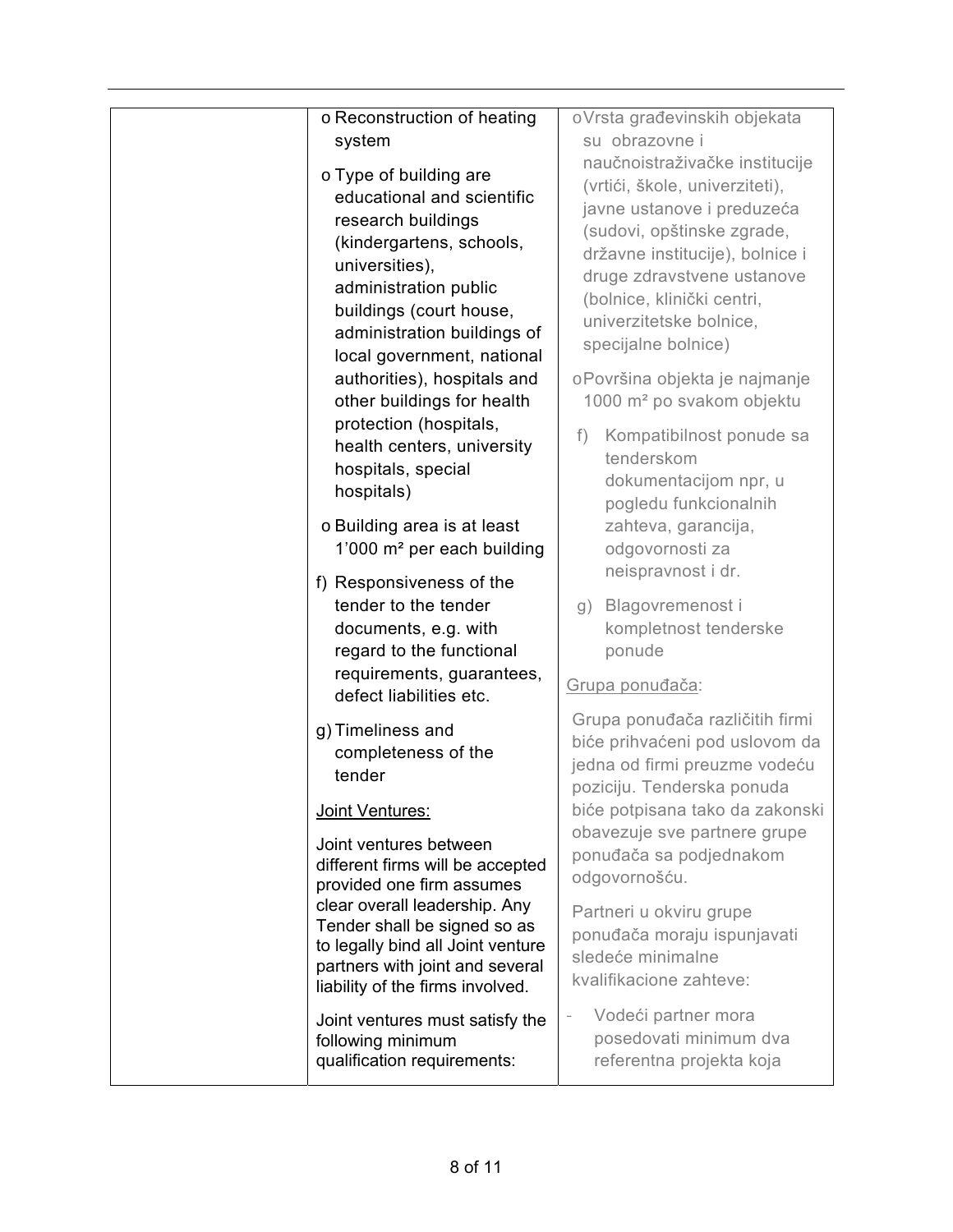# **3.8 Award criteria / Kriterijumi za dodelu:**

| Award criteria/<br>Kriterijumi za dodelu | 1. Quality of Tender and<br>Organisation (40%)                                                                                  | 1. Kvalitet Ponude i<br>organizacije (40%)                                                                                 |
|------------------------------------------|---------------------------------------------------------------------------------------------------------------------------------|----------------------------------------------------------------------------------------------------------------------------|
|                                          | The documentary evidence to<br>be provided by the Tenderer<br>will be given in the official<br>tender documents.                | Dokumentovani dokazi koje je<br>potrebno da dostavi Ponuđač će<br>biti data u zvaničnoj tenderskoj<br>dokumentaciji.       |
|                                          | 2. Price (30%)                                                                                                                  | 2. Cena (30%)                                                                                                              |
|                                          | The Total Tender Price excl.<br>VAT. The cost function used<br>for the evaluation is given in<br>the official tender documents. | Ukupna cena Tendera bez PDV-<br>a. Formula koja se koristi za<br>evaluaciju cena ćr biti data je u<br>zvaničnoj tenderskoj |
|                                          | 3. Relevant professional<br>experience of key staff<br>$(30\%)$                                                                 | dokumentaciji.<br>3. Relevantne reference<br>angažovanih na projektu (30%)                                                 |
|                                          | The documentary evidence to<br>be provided by the Tenderer<br>will be given in the official<br>tender documents.                | Dokumentovani dokazi koje je<br>potrebno da dostavi Ponuđač će<br>biti data u zvaničnoj tenderskoj<br>dokumentaciji.       |

# **3.9 Languages for offers / Jezik ponude**

| language of the offers/ | English, if not otherwise | Engleski, ukoliko nije drugačije |
|-------------------------|---------------------------|----------------------------------|
| Jezik ponude            | indicated                 | naznačeno                        |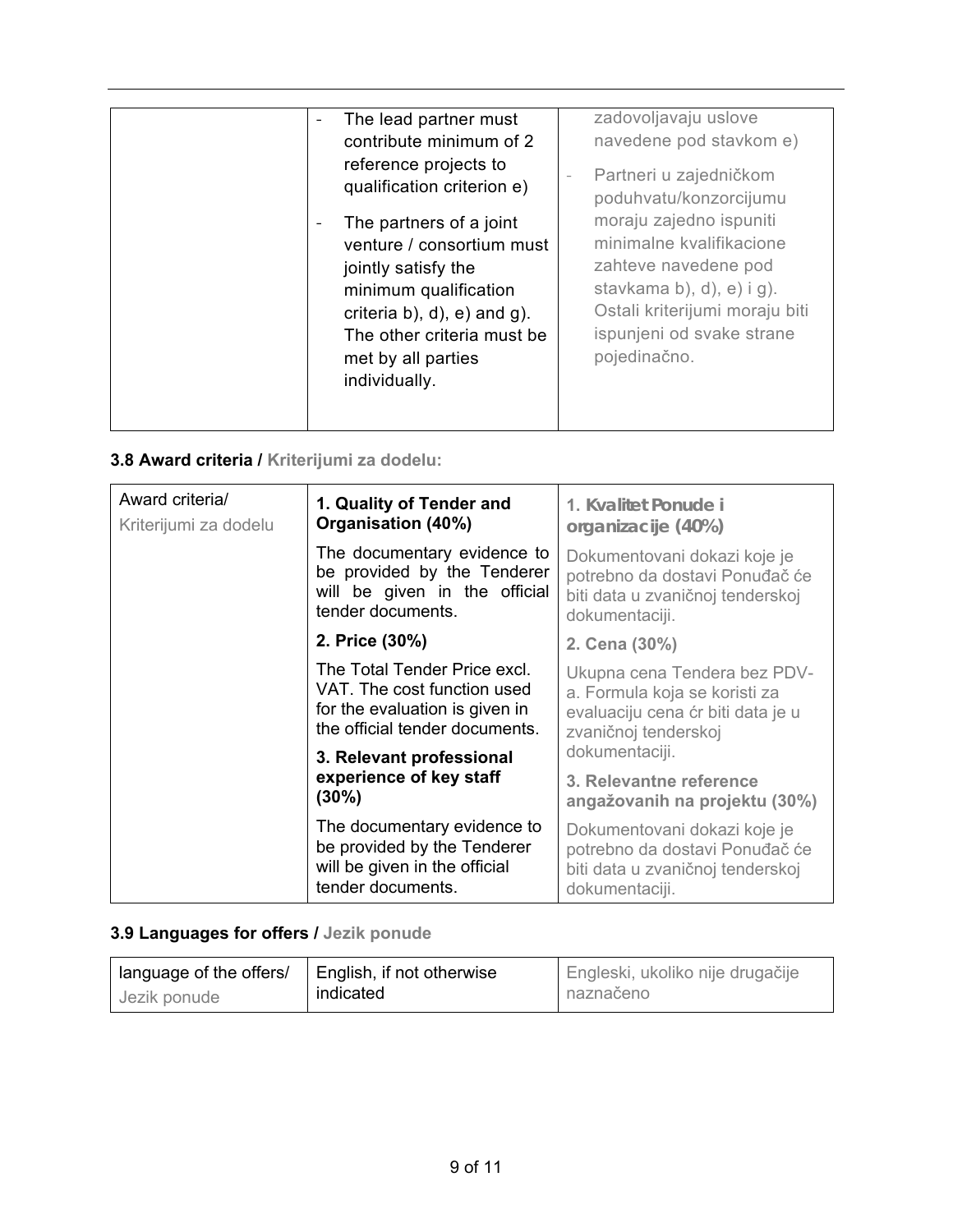# **3.10 Validity of offers / Period važenja ponude**

| Validity of the offers/ | The Tender shall remain valid | Ponuda će ostati na snazi sto |
|-------------------------|-------------------------------|-------------------------------|
| Period važenja ponude   | for one hundred and eighty    | osamdeset (180) dana.         |
|                         | (180) days.                   |                               |

### **3.11 Supplying source of the tendering documentation / Izvor preuzimanja tenderske dokumentacije**

| Source for receiving<br>Tender publication will be on<br>the tender documents /<br>the Swiss website for public<br>procurement (SIMAP)<br>Izvor preuzimanja<br>www.simap.ch. Tender<br>tenderske<br>documents will be available on<br>dokumentacije<br>the Bidders' request.<br>Information about official<br>publishing will also be<br>available on the official project<br>presentation www.meemp-<br>serbia.com and Principals'<br>website: www.mre.gov.rs.<br>Tender documents will be<br>available in English and<br>Serbian language. English<br>shall prevail in matters of<br>interpretation. | Tender će biti objavljen na<br>švajcarskoj veb stranici za javne<br>nabavke (SIMAP):<br>www.simap.ch. Tenderska<br>dokumentacija će biti dostupna<br>na zahtev Ponuđača. Informacije<br>o zvanično objavljivanju će<br>takođe biti dostupne na zvaničnoj<br>veb stranici prezentacije projekta:<br>www.meemp-serbia.com i na veb<br>stranici Naručioca:<br>www.mre.gov.rs.<br>Tenderska dokumentacija će biti<br>dostupna u engleskoj i srpskoj<br>verziji. U pitanju tumačenja<br>preovlađuje engleski jezik. |
|--------------------------------------------------------------------------------------------------------------------------------------------------------------------------------------------------------------------------------------------------------------------------------------------------------------------------------------------------------------------------------------------------------------------------------------------------------------------------------------------------------------------------------------------------------------------------------------------------------|----------------------------------------------------------------------------------------------------------------------------------------------------------------------------------------------------------------------------------------------------------------------------------------------------------------------------------------------------------------------------------------------------------------------------------------------------------------------------------------------------------------|
|--------------------------------------------------------------------------------------------------------------------------------------------------------------------------------------------------------------------------------------------------------------------------------------------------------------------------------------------------------------------------------------------------------------------------------------------------------------------------------------------------------------------------------------------------------------------------------------------------------|----------------------------------------------------------------------------------------------------------------------------------------------------------------------------------------------------------------------------------------------------------------------------------------------------------------------------------------------------------------------------------------------------------------------------------------------------------------------------------------------------------------|

# **4. Other information / Ostale informacije**

# **4.1 Negotiations / Pregovori**

| written negotiations with<br>Tenderers should it not be<br>possible to determine the<br>economically most suitable bid<br>in accordance with the<br>provisions in the Tender<br>Documents.<br>The Principal reserves the<br>right to conduct one price<br>negotiation with each<br>Tenderer whose Tender was<br>not previously rejected<br>according to paragraph 23 of<br><b>Tender Documents.</b> | da sprovede pismene pregovore<br>sa Ponuđačima ukoliko ne bude<br>bilo moguće da se odredi<br>ekonomski najprikladnija ponuda<br>u skladu sa odredbama tenderske<br>dokumentacije.<br>Naručilac zadržava pravo da<br>sprovede po jedne pregovore o<br>ceni sa svakim Ponuđačem čija<br>ponuda nije prethodno odbijena u<br>skladu sa paragrafom 23<br>tenderske dokumentacije. |
|-----------------------------------------------------------------------------------------------------------------------------------------------------------------------------------------------------------------------------------------------------------------------------------------------------------------------------------------------------------------------------------------------------|--------------------------------------------------------------------------------------------------------------------------------------------------------------------------------------------------------------------------------------------------------------------------------------------------------------------------------------------------------------------------------|
|-----------------------------------------------------------------------------------------------------------------------------------------------------------------------------------------------------------------------------------------------------------------------------------------------------------------------------------------------------------------------------------------------------|--------------------------------------------------------------------------------------------------------------------------------------------------------------------------------------------------------------------------------------------------------------------------------------------------------------------------------------------------------------------------------|